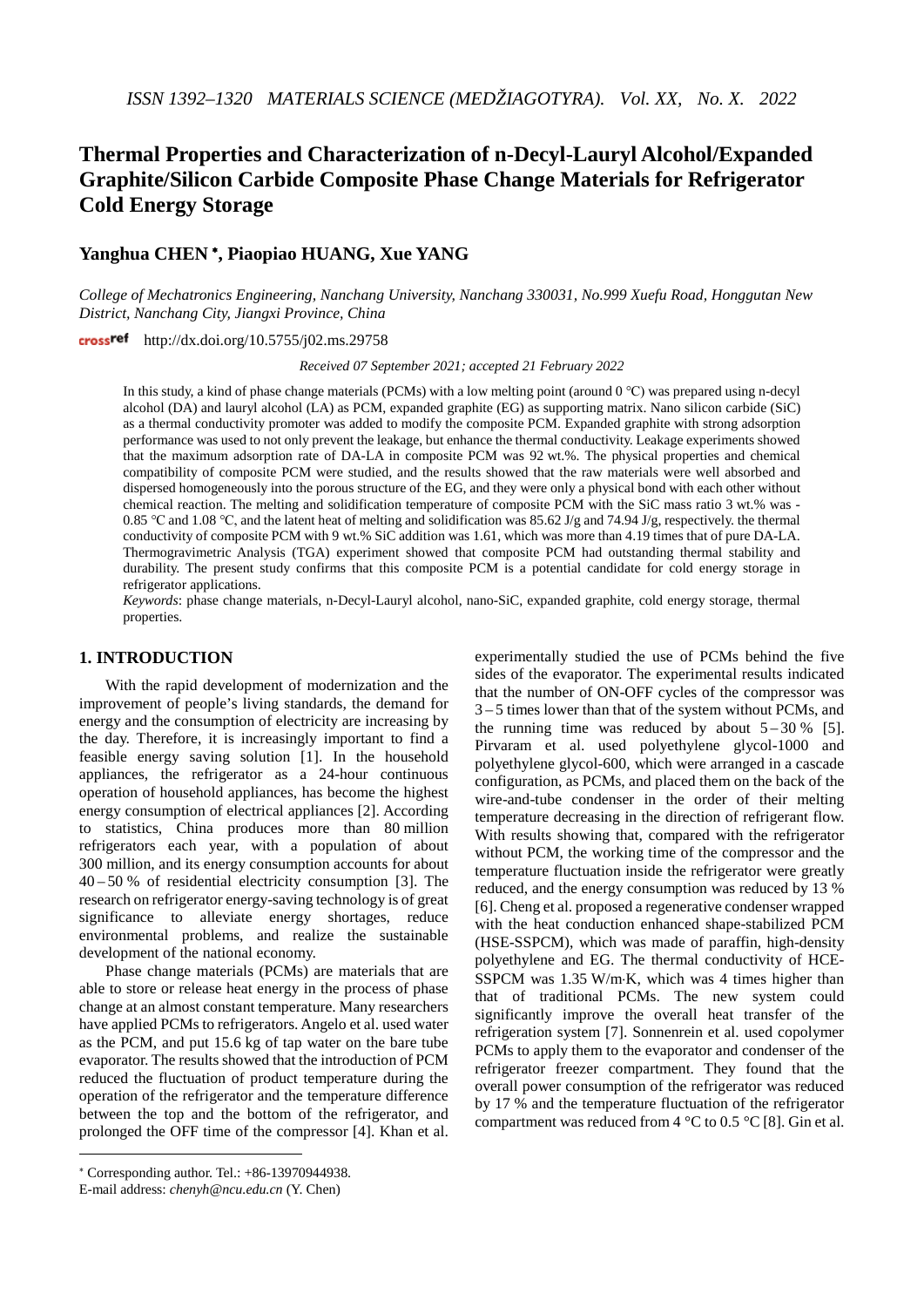[9] placed a PCM aluminum plate with a thickness of 10 mm on the wall of the freezer. It was found that the temperature fluctuation in the freezer was significantly reduced, and it can still be kept at a lower temperature in case of power failure. In another study [10], they found that the energy consumption during refrigerator door opening and defrosting can be reduced by 7 % and 8 % respectively by using PCMs in the freezer compared with that without using PCMs. Elarem et al. put the PCM on the evaporator, walls and racks of the compartment of the refrigerator, which can effectively help to rapidly stabilize and homogenize the temperature, and increase the OFF time of the compressor to achieve the effect of energy saving [11].

Among the PCMs for refrigerators, solid-liquid organic PCMs have become the focus of research due to their chemical and thermal stability, high latent heat, non-toxicity, low subcooling, low cost and corrosion resistance [12, 13]. However, the low thermal conductivity of organic PCMs greatly limits its application. It has been proved that the thermal conductivity of organic PCMs can be effectively improved by adding nanoparticles  $[14 - 16]$  and enhancing the adsorption of heat-conducting porous media  $[17-19]$ . Safira et al. prepared a composite PCM that used coconut oil as PCM and sonicating graphene as thermal conductivity enhancer. Through the test fount that, when the addition amount of sonicating graphene was 0.3 wt.%, its thermal conductivity was increased by 69% compared with pure PCM [20]. Lin et al. prepared the palmitic acid (PA)/nanosilica composite PCM with the optimum mass ratio of 70:30, the latent heat of melting  $(H<sub>m</sub>)$  and the melting temperature  $(T<sub>m</sub>)$  were 128.42 J/g and 60 °C, respectively. Graphene nanosheets were used as a thermal conductivity enhancer. When the mass fraction was 5 wt.%, its thermal conductivity was increased by 1.65 times [21]. Zhang et al. prepared the n-eicosane/nano-silica composite PCM with the best mass ratio of 70:30, the  $H_m$  and  $T_m$  was 135.8 J/g and 35.35 ℃, respectively. EG was used as the thermal conductivity promoter. When the mass fraction of EG was 7 %, the thermal conductivity of the composite PCM was 2.37 times that of the composite PCM without EG [22]. Zhao et al. prepared 1-dodecanol-tetradecane/EG composite PCMs by high-speed emulsification and natural physical adsorption. The  $T_m$  and  $H_m$  were 3.63 °C and 197.95 J/g, respectively. The best mass ratio of EG was 7 %. Compared with pure PCMs, the thermal conductivity of composite PCMs with EG increased by 10 times [23]. Chi et al. used EG as the porous carrier and graphene oxide (GO) as the surface coating to prepare new myristyl alcohol (MA)/EG-GO composite PCM. Compared with the pure PCM, its thermal conductivity increased by 10.8 times, with good application potential for thermal energy storage [24].

With the continuous development of refrigerator technology, the intermediate thermostatic preservation chamber in the three-door refrigerator can keep food fresh without icing, and preserve the nutrition of the food to the greatest extent without destroying the nutritional structure of the food itself. Although there are many technologies for food preservation in refrigerators, such as precise temperature control, zero-degree vacuum preservation and biological preservation, etc., there is still serious problem in the refrigerator compartment, that is, large temperature fluctuations. This has a vital impact on the quality of food storage. In the existing research, there are few lowtemperature organic PCMs with a temperature range of  $0-8$  °C, especially for the popular intermediate thermostatic fresh-keeping chamber, and there are almost no scholars to study the low-temperature PCM near 0 °C. Aiming at this temperature range, this study adopts the eutectic method to prepare a new type of n-decyl alcohol (DA)-lauryl alcohol (LA) composite PCM through theoretical predictions and experiments, and uses EG as a support material for adsorption to prevent leakage and improve its thermal conductivity rate. On this basis, nano-SiC is used to further modify the DA-LA/EG composite PCM to improve its thermal conductivity. DA-LA/EG/SiC composite PCM has good phase change enthalpy, high thermal conductivity, and good stability. It has a certain reference value when applied in the theoretical preservation chamber of the refrigerator.

## **2. MATERIALS AND METHODS**

## **2.1. Materials**

Lauryl alcohol ( $C_{12}H_{25}OH$ , purity > 98 %) and n-decyl alcohol ( $C_{10}H_{21}OH$ , purity > 98 %) were purchased from Aladdin Biochemical Technology Co., Ltd (Shanghai, China). Nano-SiC (< 300 nm) was obtained from Cote New Materials Techonology Co., Ltd. Absolute ethyl alcohol  $(C_2H_5OH$ , purity > 99.7 %) was obtained from Xilong Scientific Co., Ltd (Shantou, China). Expanded graphite (C, 80 mesh) was purchased from Tengshengda Graphite Co., Ltd (Qingdao, China). All reagents were analytically pure and can be used directly without treatment.

## **2.2. Preparation of DA-LA composite PCMs**

The theoretical prediction method is used for the preparation of the DA-LA binary eutectic mixture PCMs for minimizing the number of test samples as well as the cost associated with the characterization. The theoretical mass ratios of binary fatty alcohol eutectic mixture are determined by the phase diagram. The Schroeder equation is derived from the second law of thermodynamics and the phase equilibrium theory  $[25-27]$ . Schrader equation is presented below:

$$
T_M = \left[\frac{1}{T_i} - \frac{RlnX_i}{H_i}\right]^{-1},\tag{1}
$$

where  $T_m$  is the phase change temperature of the DA-LA eutectic mixture;  $T_i$  and  $H_i$  are the phase change temperature and latent heat of DA and LA, respectively.  $X_i$  is the molar ratio of DA  $(X_1)$  or LA  $(X_2)$ ,  $X_1 + X_2 = 1$ . The results from the Schrader equation of the eutectic mixture mass ratio and eutectic melting temperature of the DA-LA curve were shown in Fig. 1. Based on the above theoretical prediction results, a certain quality of DA and LA were weighed with a mass ratio of 75.27:24.73 and put into a 100 ml beaker, then heated in a constant temperature water bath at 40 °C. When the two fatty alcohols were completely melted, stirred them in a magnetic stirrer at 300 r/min for 20 minutes, to ensure that DA and LA can be fully mixed. The mixture was cooled to room temperature to obtain a DA-LA binary eutectic mixture.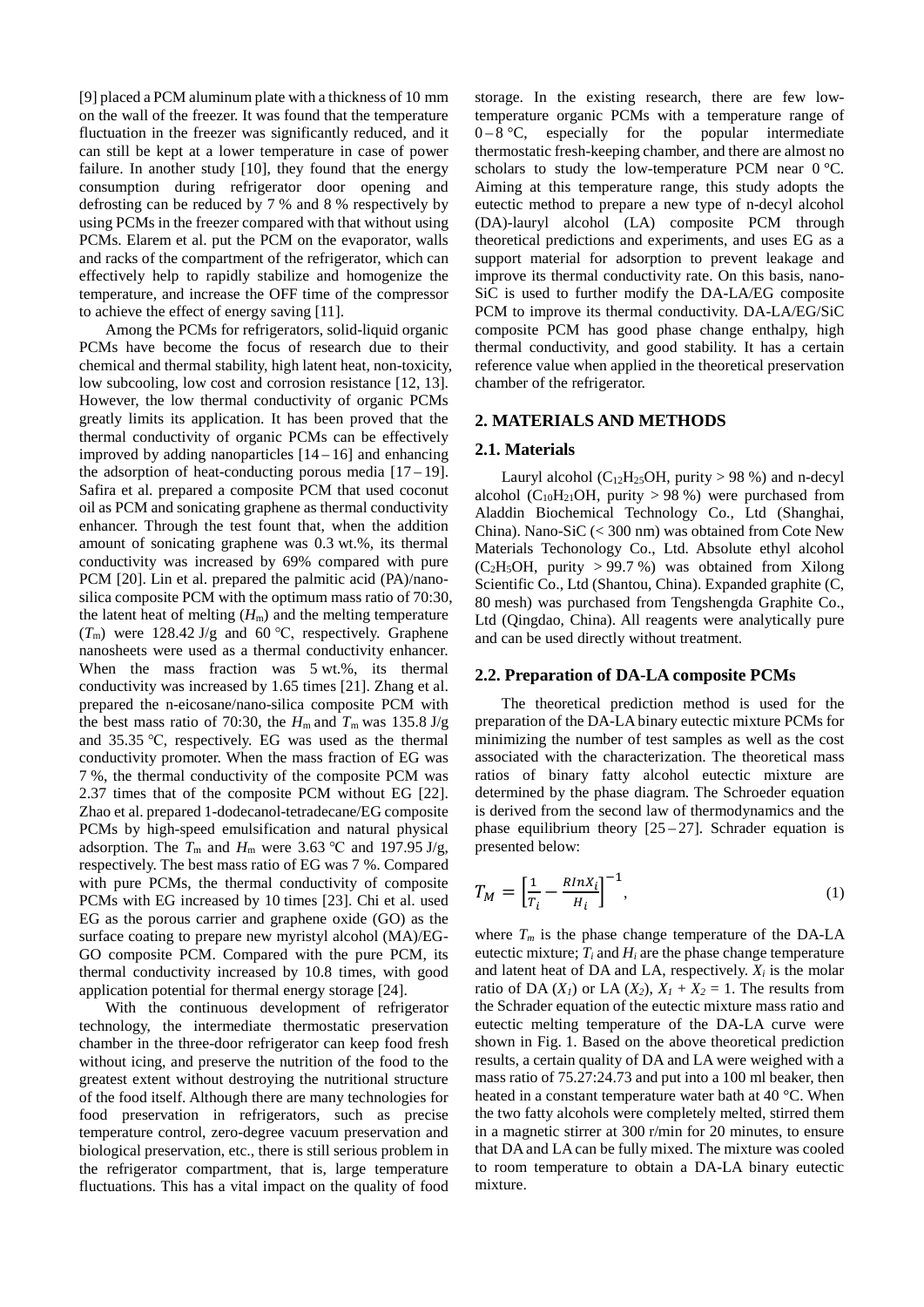# **2.3. Preparation of DA-LA/EG and DA-LA/EG/SiC composite PCMs**

DA-LA/EG and DA-LA/EG/SiC composite PCMs were prepared by melt blending method and vacuum adsorption method.



**Fig. 1.** The predicted phase diagram of the DA-LA binary eutectics

Firstly, a certain mass of EG was put into a 500 ml beaker, and placed in a vacuum drying oven at 70 °C for 12 hours to dry the water in it to obtain usable expanded graphite. Then, a certain mass of DA-LA mixture in a beaker was put into a constant temperature water bath at a temperature of 40 °C, and slowly pour EG with a mass ratio of 5 % into the beaker for mechanical stirring for 1 hour. The same method was used for EG with other mass percentages. Finally, it was put into a vacuum drying oven at a temperature of 70 °C for vacuum adsorption for 12 hours, DA-LA/EG composite PCMs were obtained.

The production method of DA-LA/EG/SiC is similar to that of DA-LA/EG, just add a certain quality of SiC to the beaker before adding EG, and stir for 20 minutes to ensure that SiC is fully dispersed in the DA-LA solution. As a result, DA-LA/EG/SiC composite PCMs with different mass ratios were prepared (the ratios were 3 %, 5 %, 7 % and 9 %). The experimental flowchart is shown in Fig. 2.

## **2.4. Characterization**

The chemical structural analysis of the EG and

composite PCMs was carried out by Fourier Transform Infrared Spectroscopy (FT-IR) spectrophotometer (Nicolet iS50) using KBr pellet at the frequency range of  $4000 \text{ cm}^{-1}$ to 400 cm-1 . In the nitrogen atmosphere and the heating rate was 10 ℃/min in the temperature range of -20 ℃ to 80 ℃. The surface morphologies and microstructures of raw EG and composite PCMs were analyzed by Quanta200 FEG environmental scanning electron microscope (ESEM). The ESEM images were taken with high resolution and 20 kV acceleration voltage in low vacuum mode. Differential Scanning Calorimeter (DSC, 8000, PerkinElmer, USA) was used to investigate the thermal energy storage properties of the DA-LA and composite PCMs. In this process, all samples were heated and cooled repeatedly between -20 ℃ and 30 ℃ and heating-cooling rate of 5 ℃/min under a constant stream of nitrogen at a flow rate of 10 ml/min. The thermal conductivity of different composite PCMs was analyzed by Thermal Conductivity Meter (Hot Disk) (TPS 2500 s) at 25 ℃. Among them, the sample was compressed into two cylinders with a diameter of 25 mm and a thickness of 5 mm. Put a polyimide-coated probe (5501,  $R = 6.403$  mm) in the middle of the two cylinders to measure the thermal conductivity. Each sample was tested 3 times. Thermogravimetric Analysis (TGA) was used to study the weight change of composite PCMs with temperature. The measurements were conducted by heating the samples from 30 °C to 600 °C at a heating rate of 10 ℃/min under nitrogen atmosphere with a flow rate of 20 ml/min.

## **3. RESULTS AND DISCUSSION**

## **3.1. Determination of the optimum mass ratio of DA-LA to EG**

When PCMs are applied in the field of a household refrigerator, the leakage of PCMs will contaminate food in the refrigerator and cause harm to the human body to a certain extent. Therefore, it is very important to prevent the leakage of PCMs. Due to its porous structure, EG can effectively adsorbate DA-LA and improve its thermal conductivity.



**Fig. 2.** The processing sketch for preparation of the composite PCMs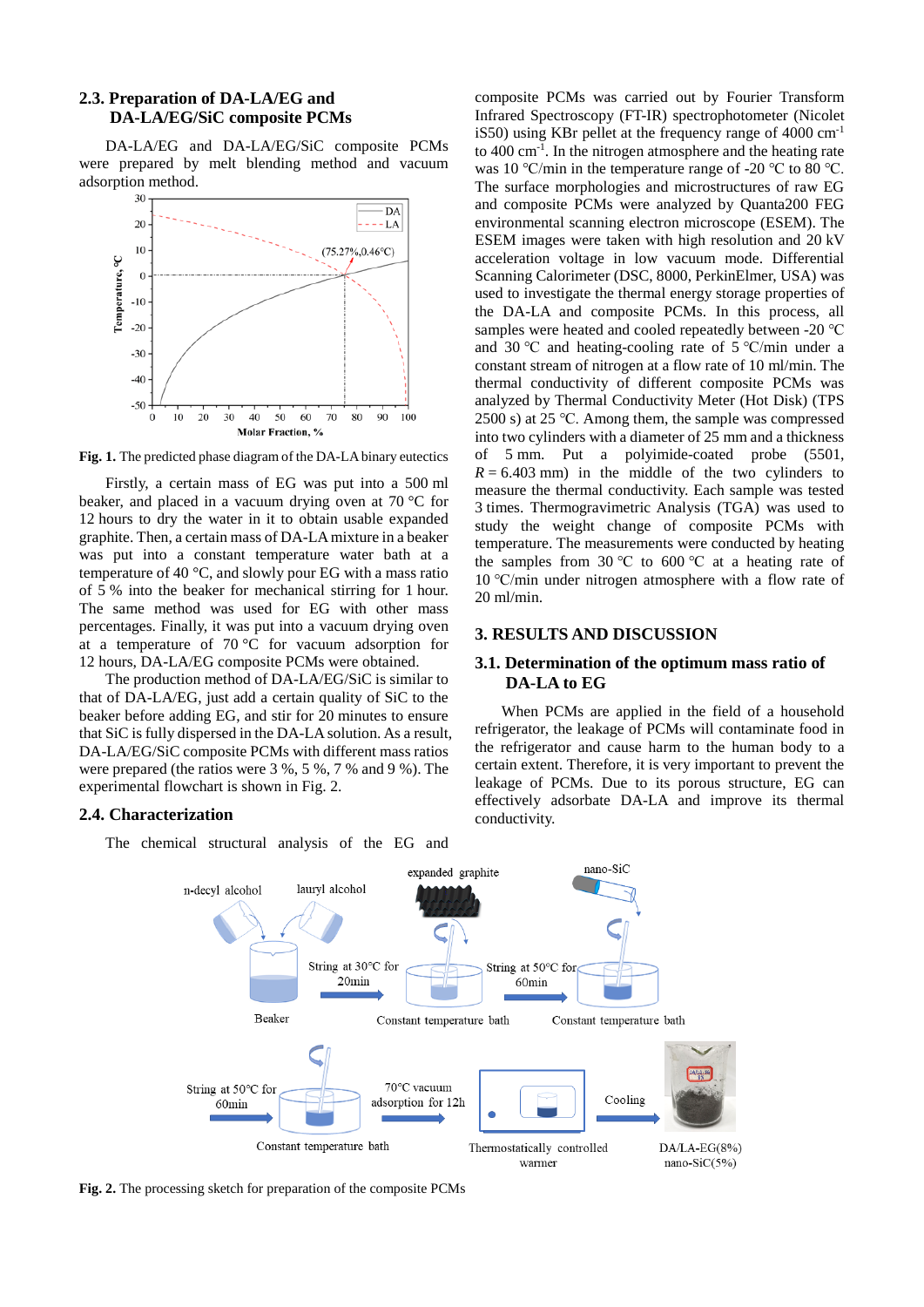Although excessive EG will not affect the phase change temperature of DA-LA, it will affect the latent heat value of DA-LA, which is very important for the application of PCM [19]. Therefore, it is of great significance to determine the optimal mass ratio of DA-LA. In the experiment, 0.5 g molten state samples were weighed and placed on the filter paper and placed in the drying oven with a temperature of 50 ℃ for static treatment. The weighing results were carried out every half an hour, as shown in Fig. 3.



**Fig. 3.** Leakage rate of different DA-LA/EG samples

Table 1 lists the mass loss and percentage change of mass loss before and after weighing. It can be clearly seen from the figure that with the increase of EG content, the leakage rate of DA-LA/EG gradually decreased. Among them, when the content of EG was 5 %, the leakage rate reached 40.56 %. This was because the content of DA-LA greatly exceeded the adsorption capacity of EG, and the excess liquid DA-LA was absorbed by the filter paper after leakage. When the mass ratio of EG exceeded 8 %, the mass loss ratio of DA-LA in the composite phase change material was less than 4 %, which may be caused by measurement and observation errors [28]. Based on the above results, it was determined that the best mass percentage of EG in DA-LA was 8 %. Therefore, in the following research, DA-LA/EG-8 composite phase change material was the object of continued research.

#### **3.2. FT-IR analysis**

To characterize the chemical compatibility among components, Fig. 4 shows the FT-IR spectra of EG, SiC, DA-LA, DA-LA/EG and DA-LA/EG/SiC-7%. The

absorption at 3340 cm<sup>-1</sup>, which was very strong and broad, was attributed to the stretching vibration of the –OH group. The peaks at 2962 cm<sup>-1</sup>, 2927 cm<sup>-1</sup> and 2856 cm<sup>-1</sup> belong to the C–H bond stretching vibration of the –CH3 and –CH2 groups, respectively [23]. However, the peaks of 1461 cm-1 and 1378 cm-1 represented the scissor bending vibration of the –CH2 functional group and the in-plane bending vibration of the –CH3 functional group [25]. There was an absorption peak at  $1059 \text{ cm}^{-1}$ , which was characterized by the asymmetric stretching vibrations of the –C–O functional group. The peak at  $721 \text{ cm}^{-1}$  denoted the in-plane rocking vibration of the  $-CH<sub>2</sub>$  group.



**Fig. 4.** FT-IR spectra of the EG, SiC, DA-LA, DA-LA/EG and DA-LA/EG/SiC-7% composite PCM

EG, which was composed of the carbon element, had no absorption peak in FT-IR spectra. In the SiC spectrum, there was a wide absorption peak at 820 cm<sup>-1</sup>, which was due to the stretching vibration of Si–C bond [29]. Conclusively, all the characteristic absorption peaks in DA-LA existed simultaneously in the spectra of DA-LA/EG and DA-LA/EG/SiC. There was no new absorption peak and no peak position move. DA-LA was merely adsorbed by EG in the pores without any chemical reaction but physical adsorption. The result indicated that DA-LA had good compatibility with EG and SiC.

## **3.3. Morphological analysis**

The surface morphologies and microstructures of EG, SiC and DA-LA/EG/SiC composite PCMs were observed by ESEM at different magnification and are shown in Fig. 5.

**Table 1.** Weight loss of composite PCM samples before and after the thermal treatment

| Samples       | Mass before standing<br>treatment, g | Mass after standing<br>treatment, g | Mass loss, g | Mass loss<br>percentage, % |
|---------------|--------------------------------------|-------------------------------------|--------------|----------------------------|
| DA-LA/EG-5    | 0.5000                               | 0.2972                              | 0.2028       | 40.56                      |
| $DA-LA/EG-6$  | 0.5054                               | 0.4224                              | 0.0830       | 16.42                      |
| DA-LA/EG-7    | 0.5020                               | 0.4257                              | 0.0763       | 15.20                      |
| DA-LA/EG-8    | 0.5010                               | 0.4908                              | 0.0102       | 2.04                       |
| DA-LA/EG-9    | 0.5010                               | 0.4836                              | 0.0174       | 3.47                       |
| $DA-LA/EG-10$ | 0.5017                               | 0.4833                              | 0.0184       | 3.66                       |
| DA-LA/EG-11   | 0.5013                               | 0.4868                              | 0.0145       | 2.89                       |
| $DA-LA/EG-12$ | 0.5016                               | 0.4838                              | 0.0178       | 3.54                       |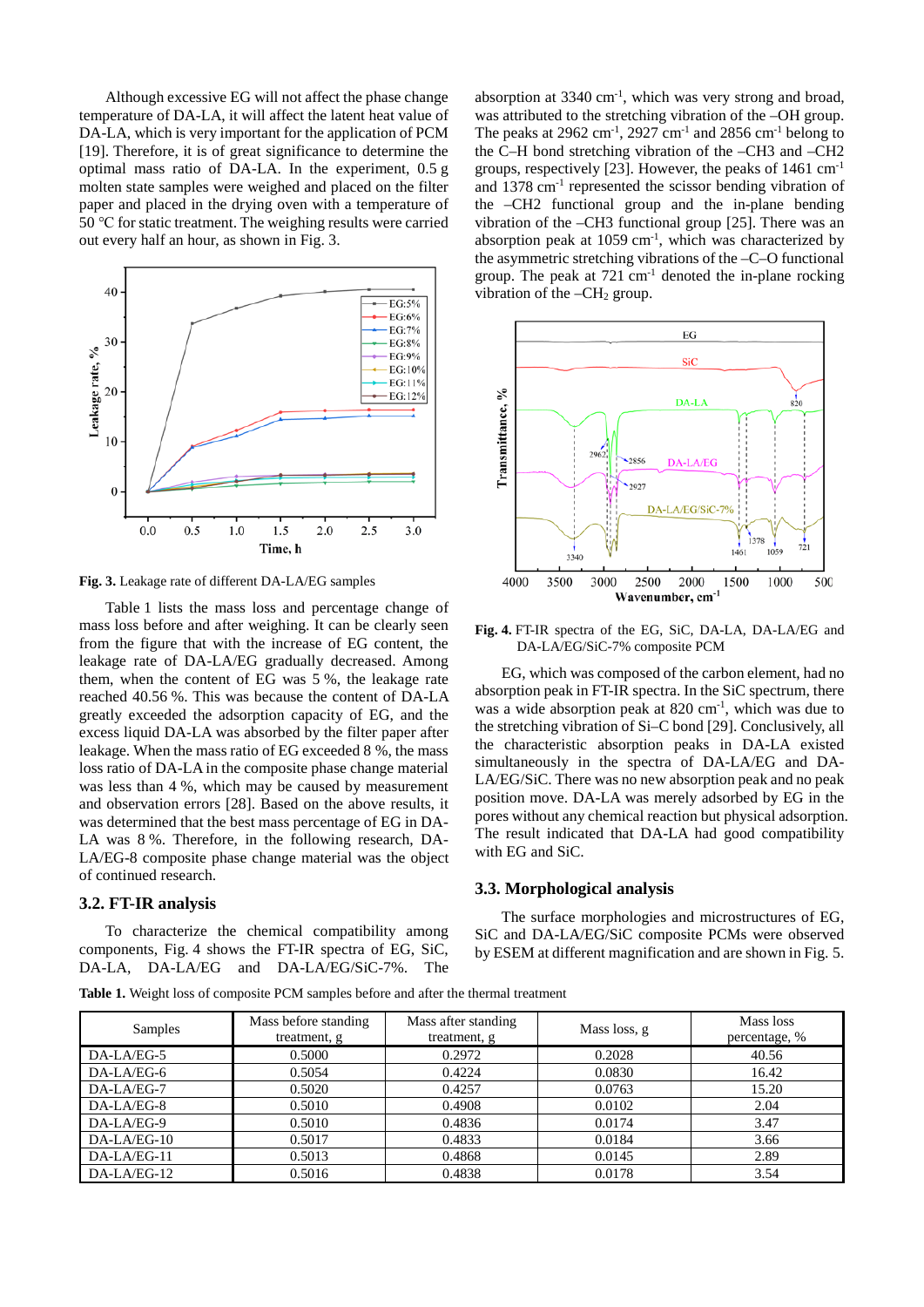

**Fig. 5.** ESEM photographs: a – EG; b – nano-SiC; c – CPCM-0; d –CPCM-3; e –CPCM-7, f –CPCM-9

The ESEM of EG in Fig. 5 a showed that EG had a porous structure and well-developed network pores can be clearly observed at the micro-scale [30]. This porous structure increased its specific surface area, so that DA-LA in the molten state was more easily adsorbed, and its adsorption rate can reach 92 wt.%. Moreover, due to the capillary force of the porous microstructure in EG, DA-LA was tightly wrapped in its porous structure, as shown in Fig. 5 c, which can effectively prevent the leakage of the loaded DA-LA [31]. After adding nano-SiC to DA-LA/EG, nano-SiC with crystal structure was evenly distributed in the interlaminar and micropore of EG. As can be seen from Fig. 5 e, a part of nano-SiC was wrapped in EG thin layer, which had no regular morphology and no agglomeration. As the mass fraction of nano-SiC increased, the surface of the DA-LA/EG become rougher. This was because a large amount of nano-SiC adhered to the surface of EG, increasing the contact area with DA-LA, and enhancing the thermal conductivity of the composite PCMs. Consequently, the addition of nano-SiC had a good supporting effect on DA-LA/EG, which can further prevent the leakage of DA-LA.

## **3.4. Thermal properties analysis**

The thermostatic chamber in the three-door refrigerator has strict requirements for temperature control. Therefore, the  $T_m$  and  $T_s$  within the working range are one of the key

parameters for considering the corresponding PCMs. Other thermal properties include excellent  $H<sub>m</sub>$  and  $H<sub>s</sub>$ , which indicate better energy storing/releasing PCM performances with a smaller mass and volume, and its cost-effective [23]. The thermal properties of DA-LA, CPCM-0, CPCM-3, CPCM-5, CPCM-7 and CPCPM-9 were measured via DSC. The relevant data are listed in Table 2, and the phase transition process is shown in Fig. 6. All DSC curves of CPCMs were operated under the first heating/cooling. It can be seen from the table that the melting and solidification temperatures of DA-LA were -1.25 °C and 0.72 °C, respectively, and the corresponding latent heats of melting and solidification were  $113.92 \text{ J/g}$  and  $96.71 \text{ J/g}$ , respectively. The melting and solidification temperatures of CPCM-0, CPCM-3, CPCM-5, CPCM-7 and CPCM-9 are -0.77/1.33 ℃, -0.85/1.08 ℃, -0.77/1.39 ℃, 0.12/2.23 ℃ and 0.13/2.24 ℃, respectively. Compared with pure DA-LA, due to the addition of EG, its microporous structure limited the melting and solidification process of DA-LA, which increased the melting point and freezing point temperature of CPCM, but its phase change temperature still met the requirements of PCMs near 0 °C used in the thermostatic chamber of the refrigerator. It was worth noting that the peaks of CPCM and DA-LA were similar, which stated clearly that the phase transformation behavior of CPCM and DA-LA was similar, further indicating that the addition of EG and SIC had no effect on the thermal properties of DA-LA.

**Table 2.** The thermal properties of the PCMs during melting and solidification

|         | Melting         |                 |                    | Solidifying     |                 |                    |  |
|---------|-----------------|-----------------|--------------------|-----------------|-----------------|--------------------|--|
| Samples | Onset           | Peak            | Latent heat, $J/g$ | Onset           | Peak            | Latent heat, $J/g$ |  |
|         | temperature, °C | temperature, °C |                    | temperature, °C | temperature, °C |                    |  |
| DA-LA   | $-1.25$         | 2.6             | 113.92             | 0.72            | $-3.56$         | 96.71              |  |
| CPCM-0  | $-0.77$         | 2.01            | 94.69              | 1.33            | $-1.54$         | 81.06              |  |
| CPCM-3  | $-0.85$         | 1.86            | 85.62              | 1.08            | $-2.87$         | 74.94              |  |
| CPCM-5  | $-0.77$         | 1.81            | 71.98              | 1.39            | $-1.25$         | 69.22              |  |
| CPCM-7  | 0.12            | 3.51            | 70.05              | 2.23            | $-1.30$         | 75.56              |  |
| CPCM-9  | 0.13            | 3.51            | 69.79              | 2.24            | $-1.30$         | 66.55              |  |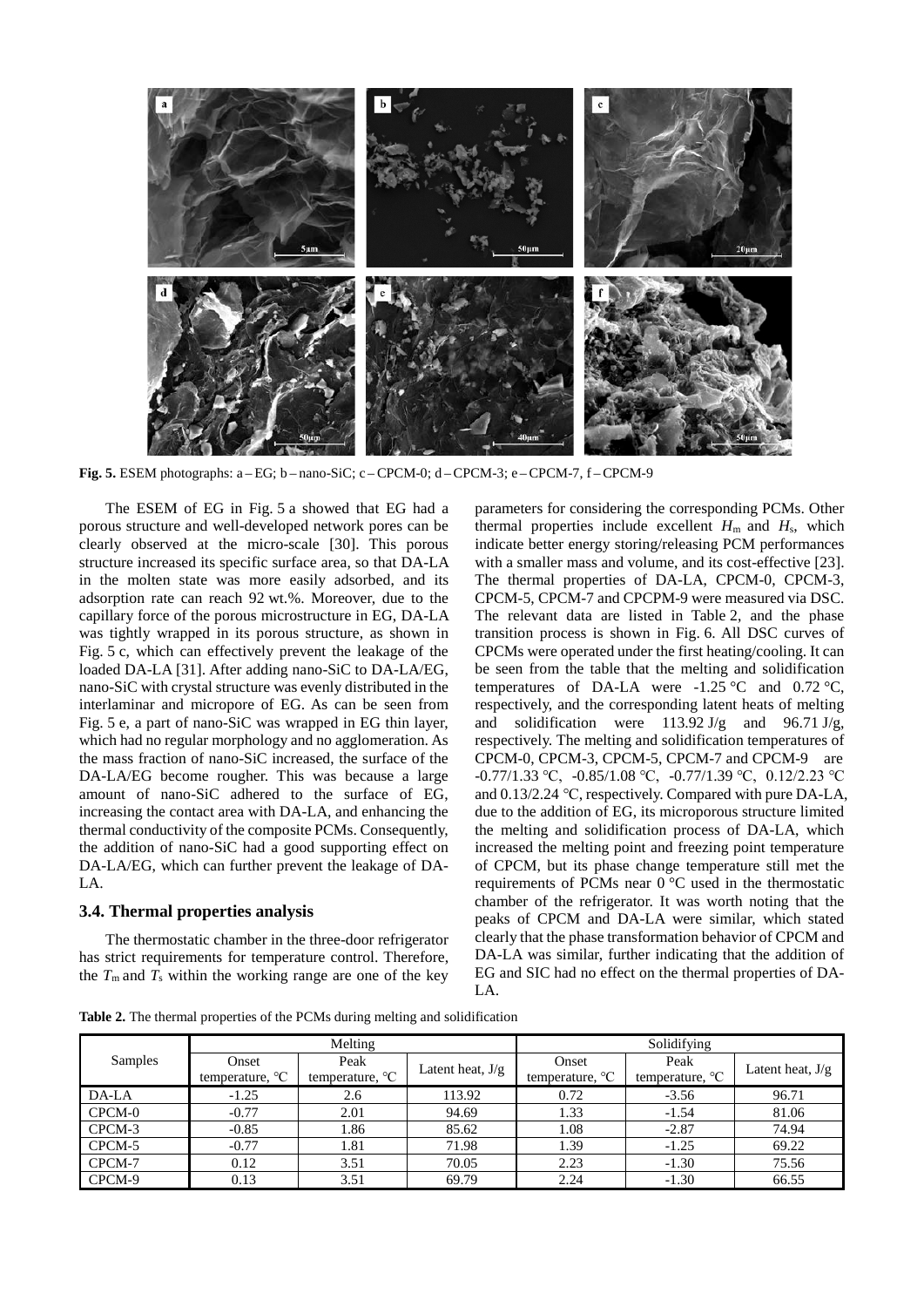

**Fig. 6.** a – solidifying DSC curves; b – melting DSC curves of DA-LA and CPCMs

The latent heat of melting and solidification of CPCM-0, CPCM-3, CPCM-5, CPCM-7 and CPCM-9 were 94.69/81.06 J/g, 85.62/74.94 J/g, 71.98/69.22 J/g, 70.05/75.56 J/g and 69.79/66.55 J/g, respectively. Obviously, the latent heat of CPCMs decreases with the increase of SiC, because the latent heat in CPCM was only related to the ratio of DA-LA. Therefore, the theoretical latent heat values can be calculated by the following formula:

$$
\Delta H_{theoretical} = \Delta H_{DA-LA} \times (w_{EG/Sic}\%)
$$
\n<sup>(2)</sup>

where  $ΔH_{theoretical}$  represents the theoretical value of CPCM; <sup>Δ</sup>*HDA-LA* represents the latent heat of DA-LA; and *wEG/SiC* is the EG/SiC mass fraction in the CPCM. It had beencalculated that the experimental test value of CPCM was lower than the theoretical value. One was due to the abnormal interaction between PCM and the inner surface of EG pores, the other was due to the testing error of DSC [32]. In conclusion, the DA-LA/EG/SiC PCMs with suitable phase change temperature and higher latent heat was a better choice for refrigerator 0 ℃ thermostatic chamber applications.

## **3.5. Thermal conductivity**

The thermal conductivity of PCMs is one of the important parameters for low-temperature thermal energy storage applications, because it significantly affects the rate of heat storage and release [28]. In this work, the thermal conductivity of DA-LA, DA-LA/EG and DA-LA/EG/SiC composite PCMs was measured by the Hot Desk. The test conditions were carried out at an ambient temperature of 20 °C. As shown in Fig. 7, the thermal conductivity of DA-LA was about 0.31 W/m⋅K, which was too low for thermal energy storage to meet the requirements. The thermal conductivity of DA-LA/EG rapidly increased to 1.13 W/m⋅K by adding 8 % of EG. Compared with pure DA-LA, the thermal conductivity is increased by 265 %. To further improve the thermal conductivity of CPCM, SiC modified particles were added to DA-LA/EG. It can be seen

from Fig. 7 that the thermal conductivity of CPCM increased with the increase of the mass fraction of SiC. When it was 3 wt.%, the thermal conductivity of CPCM reached 1.31 W/m⋅K.



**Fig. 7.** The thermal conductivity of pure DA-LA and the prepared CPCMs

When it was 9 wt.%, the thermal conductivity of CPCM reached 1.61 W/m⋅K. Compared with the thermal conductivity with only EG added, the thermal conductivity was increased by 42.5 %, and the thermal conductivity was increased by 419 % compared with pure DA-LA. On the one hand, SiC itself was a kind of high thermal conductivity particle, and on the other hand, SiC was filled in the EG honeycomb pores, supporting the EG skeleton structure so that the thermal conductivity of EG maintains good continuity and integrity, and enhanced its thermal conductivity. Therefore, SiC was an effective thermal conductivity additive for composite PCMs. However, with the increase of SiC mass fraction, the thermal conductivity of CPCM will increase accordingly, but too much SiC will reduce the mass proportion of DA-LA in CPCM, resulting in a decrease in the latent heat in CPCM.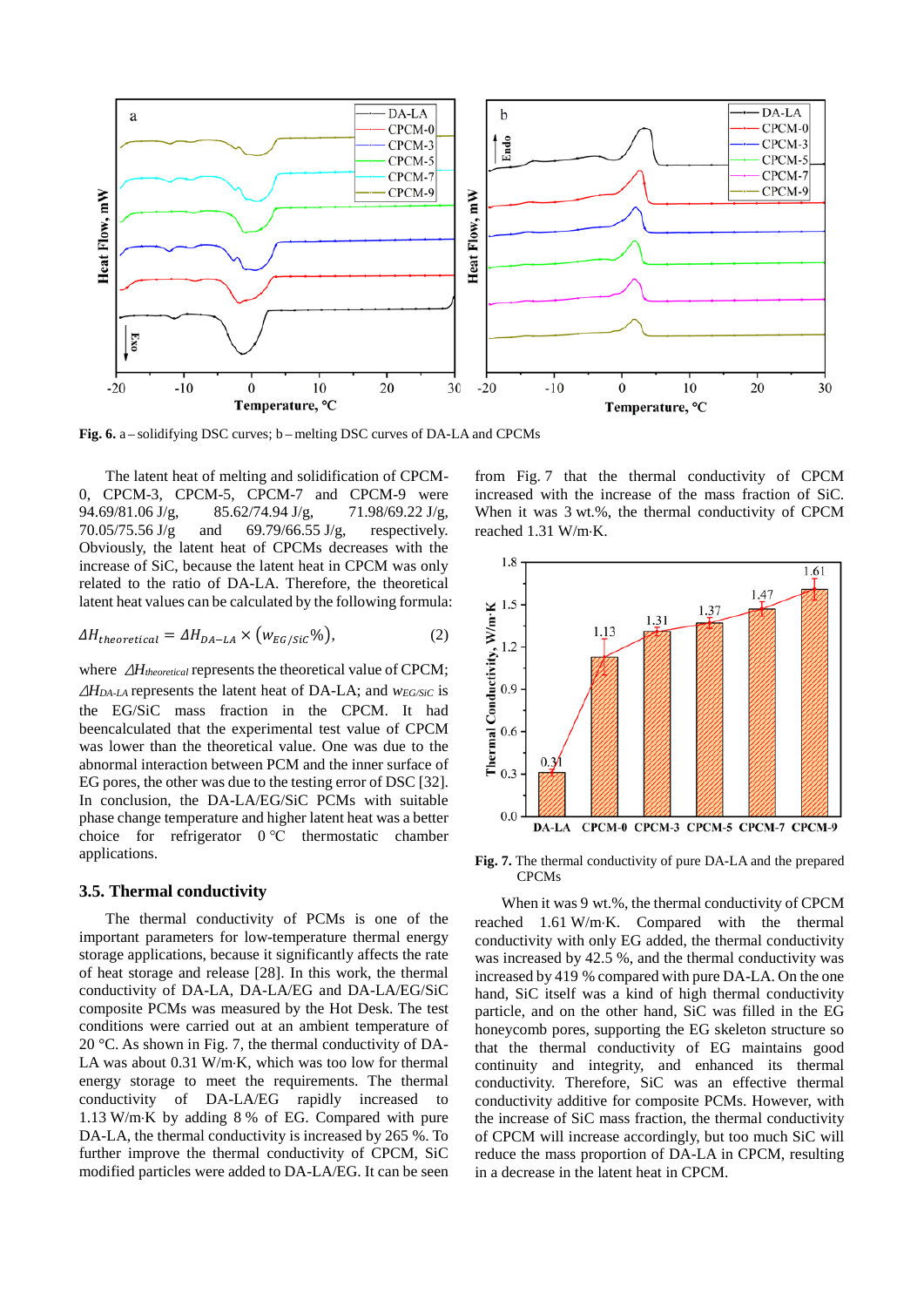| Samples | Mass of<br>$DA-LA, g$ | Mass of<br>EG, g | Mass of<br>SiC, g | Mass rate of<br>EG/SiC, $%$ | $T_{onset}$ , ${}^{\circ}C$ | $T_{max}$ , °C | Charred residue<br>amount, % |
|---------|-----------------------|------------------|-------------------|-----------------------------|-----------------------------|----------------|------------------------------|
| DA-LA   | 18.4                  | 1.6              |                   |                             | 82.6                        | 199.9          | 0.1                          |
| CPCM-0  | 18.4                  | 1.6              |                   | 8.0                         | 105.7                       | 216.4          | 8.3                          |
| CPCM-3  | 18.4                  | 1.6              | 0.6               | 10.7                        | 105.7                       | 222.1          | 10.6                         |
| CPCM-5  | 18.4                  | 1.6              | 1.0               | 12.4                        | 105.7                       | 223.6          | 12.7                         |
| CPCM-7  | 18.4                  | 1.6              | 1.4               | 14.0                        | 105.7                       | 229.8          | 13.9                         |
| CPCM-9  | 18.4                  | 1.6              | 1.8               | 15.6                        | 105.7                       | 214.1          | 15.9                         |

**Table 3.** Characteristic temperatures and charred residue at 600℃ of the DA-LA and DA-LA/EG/SiC composite PCMs

Hence, we need to pay more attention to improve the thermal conductivity of CPCM and meet the high latent heat at the same time. Combining the phase change latent heat and thermal conductivity of CPCM, CPCM with a mass fraction of SiC of 3 wt.% was the most ideal refrigerator cold energy storage material.

## **3.6. Thermal stability**

TGA was carried out to characterize the influence of EG and SiC on the thermal stability of composite PCMs, which determined the availability and sustainability of PCM [29]. The results of DA-LA and CPCM samples are shown in Fig. 8 and Table 3.



**Fig. 8.** TGA curve of DA-LA and different CPCMs

It can be found that there was a single mass loss process from 30 ℃ to 600 ℃ for DA-LA and CPCMs, which was attributed to the vaporization and decomposition of fatty alcohol. As the temperature increased, the onset decomposition temperature (*T*onset) of DA-LA was 82.6 ℃ in a nitrogen atmosphere and the maximum mass loss percentage  $(T_{\text{max}})$  was almost 100 % at about 199.9 °C. However, the degradation curves of CPCMs were commenced at 105.6 ℃ and were completed at about 220 ℃. According to Fig. 8, the initial degradation temperature of CPCMs was obviously higher than that of pure PCM. The results indicated that EG can effectively slow down the mass loss process and improve the thermal stability of DA-LA, which was due to the use of EG as a support material via van der Waals force [23]. In Table 3, the charred residues of composite PCMs were in good agreement with the loading rate of raw material EG and SiC in the PCM, respectively. Thus, the TGA results suggested that the composite PCMs had good thermal stability in lowtemperature applications.

## **4. CONCLUSIONS**

In this work, DA-LA, with its melting latent heat of 113.92 J/g and melting temperature of -1.25 ℃, was chosen as a low-temperature eutectic PCM. EG, with good adsorption, was used as the supporting material. SiC with high thermal conductivity was utilized to modify CPCM thermal conductivity. Leakage experiment results show that the maximum adsorption rate of DA-LA in EG was 92 wt.%, and then 3, 5, 7 and 9 wt.% SiC were, respectively, added to the CPCM in this proportion. The chemical and morphological characterizations were carried out by SEM and FT-IR. The results showed that SiC was successfully adsorbed on the surface and pores of EG, and DA-LA/SiC and EG were only physically combined and no chemical reaction occurred. Its thermal performance was characterized by DSC, TGA and Hot Disk. The analysis results showed that the melting and solidification temperature of CPCM-3 containing 3 wt.% SiC was -0.85 ℃ and 1.08 ℃, and the latent heat of melting and solidification was 85.62 J/g and 74.94 J/g. The TGA results showed that CPCM had good thermal stability and reliability within its phase transition temperature range. SiC effectively improved the thermal conductivity of DA-LA/EG composite PCMs. The thermal conductivity of CPCM-3 was 1.21 times that of DA-LA/EG and 4.23 times that of pure DA-LA. The application of DA-LA/EG/SiC composite PCM in the thermostatic chamber of the refrigerator had suitable phase change temperature, good thermal stability, high thermal conductivity and high energy storage density, which had a very good application prospect.

#### **REFERENCES**

- 1. **Hosseini, S.E., Wahid, M.A.** Hydrogen Production from Renewable and Sustainable Energy Resources: Promising Green Energy Carrier for Clean Development *Renewable and Sustainable Energy Reviews* 57  $2016$ : pp.  $850 - 866$ . https://doi.org/10.1016/j.rser.2015.12.112
- 2. **Jasmin G., Rainer S.** Analysis of Effecting Factors on Domestic Refrigerators' Energy Consumption in Use *Energy Conversion and Management* 76 2013: pp. 794 – 800. https://doi.org/10.1016/j.enconman.2013.08.027
- 3. **Cheng, W.l., Ding, M., Yuan, X.D., Han, B.C.** Analysis of Energy Saving Performance for Household Refrigerator with Thermal Storage of Condenser and Evaporator *Energy Conversion and Management* 132 2017: pp. 180 – 188. <https://doi.org/10.1016/j.enconman.2016.11.029>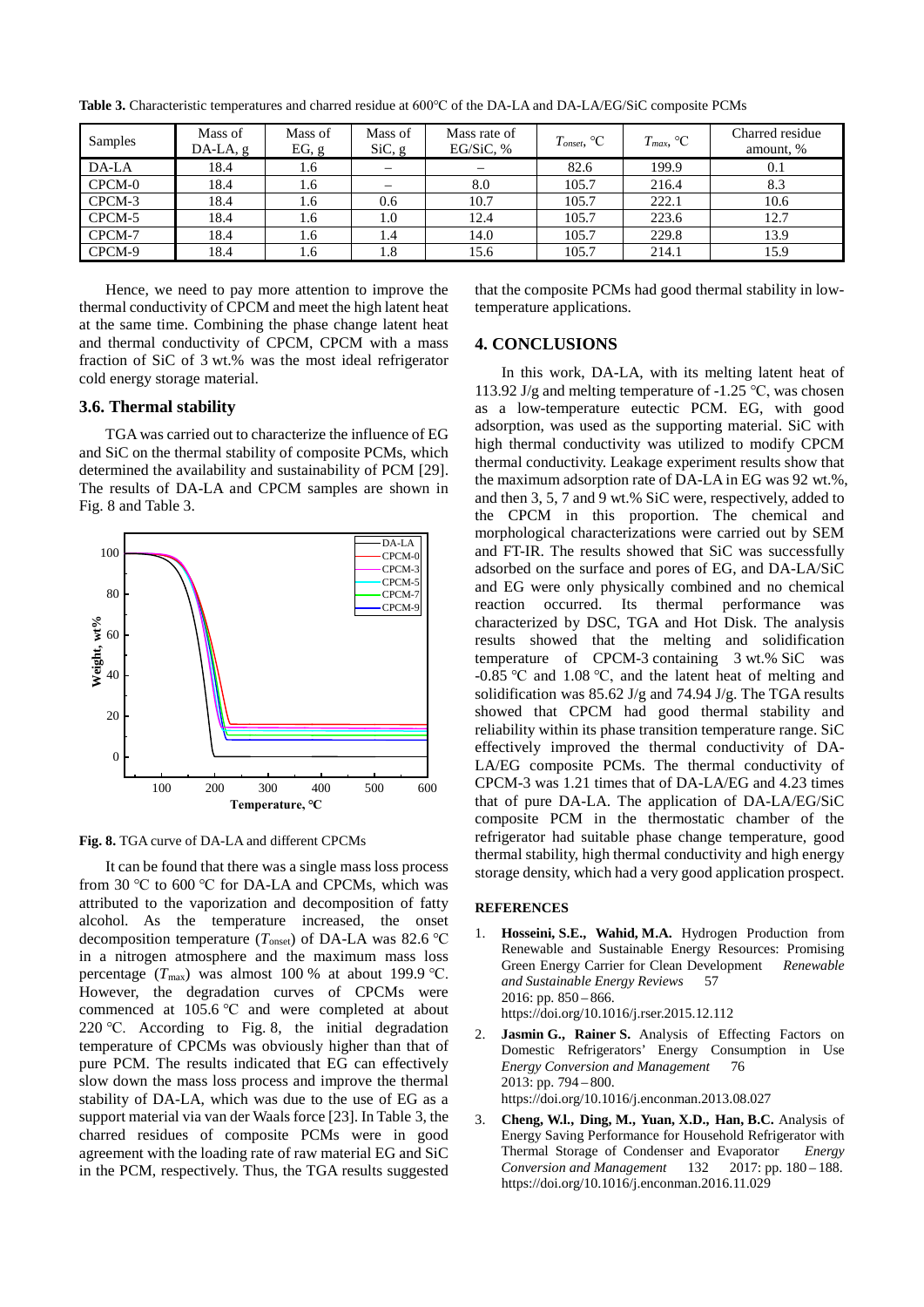- 4. **Maiorino, A., Del Duca, M.G., Mota-Babiloni, A., Greco, A., Aprea, C.** The Thermal Performances of A Refrigerator Incorporating a Phase Change Material *International Journal of Refrigeration* 100 2019: pp. 255 – 264. <https://doi.org/10.1016/j.ijrefrig.2019.02.005>
- 5. **Khan, M.I.H., Afroz, H.M.M.** Effect of Phase Change Material on Compressor On-Off Cycling of a Household Refrigerator *Science And Technology for the Built Environment* 21 (4) 2015: pp. 462 – 468. <https://doi.org/10.1080/23744731.2015.1023161>
- 6. **Pirvaram, A., Sadrameli, S.M., Abdolmaleki, L.** Energy Management of A Household Refrigerator Using Eutectic Environmental Friendly Pcms in A Cascaded Condition<br> *Energy* 181 2019: pp. 321 – 330. *Energy* 181 2019: pp. 321 – 330. <https://doi.org/10.1016/j.energy.2019.05.129>
- 7. **Cheng, W.L., Mei, B.J., Liu, Y.N., Huang, Y.H., Yuan, X.D.** A Novel Household Refrigerator with Shape-Stabilized PCM (Phase Change Material) Heat Storage Condensers: An Experimental Investigation *Energy* 36 (10) 2011: pp. 5797 – 5804. <https://doi.org/10.1016/j.energy.2011.08.050>
- 8. **Sonnenrein, G., Baumhögger, E., Elsner, A., Fieback, K., Morbach, A., Paul, A., Vrabec, J.** Copolymer-Bound Phase Change Materials for Household Refrigerating Appliances: Experimental Investigation of Power Consumption, Temperature Distribution and Demand Side Management Potential *International Journal of Refrigeration* 60  $2015$ : pp.  $166 - 173$ . <https://doi.org/10.1016/j.ijrefrig.2015.06.030>
- 9. **Gin, B., Farid, M.M.** The Use of PCM Panels to Improve Storage Condition of Frozen Food *Journal of Food Engineering* 100 (2) 2010: pp. 372 – 376. <https://doi.org/10.1016/j.jfoodeng.2010.04.016>
- 10. **Gin, B., Farid, M.M., Bansal, P.K.** Effect of Door Opening and Defrost Cycle on A Freezer with Phase Change Panels *Energy Conversion and Management* 51 (12) 2010: pp. 2698 – 2706. <https://doi.org/10.1016/j.enconman.2010.06.005>
- 11. **Elarem, R., Mellouli, S., Abhilash, E., Jemni, A.** Performance Analysis of A Household Refrigerator<br>Integrating A PCM Heat Exchanger Applied Thermal Integrating A PCM Heat Exchanger *Engineering* 125 2017: pp. 1320 – 1333. <https://doi.org/10.1016/j.applthermaleng.2017.07.113>
- 12. **Magendran, S. S., Khan, F.S.A., Mubarak, N.M., Vaka, M., Walvekar, R., Khalid, M., Abdullah, E.C., Nizamuddin, S., Karri, R.R.** Synthesis of Organic Phase Change Materials (PCM) for Energy Storage Applications: A Review *Nano-Structures & Nano-Objects* 20 2019: pp. 100399. <https://doi.org/10.1016/j.nanoso.2019.100399>
- 13. **Zhao, Y., Zhang, X., Hua, W.** Review of Preparation Technologies of Organic Composite Phase Change Materials in Energy Storage *Journal of Molecular Liquids* 336 2021: pp. 115923.

<https://doi.org/10.1016/j.molliq.2021.115923>

14. **Yuan, Y., Zhang, N., Li, T., Cao, X., Long, W.** Thermal Performance Enhancement of Palmitic-Stearic Acid by Adding Graphene Nanoplatelets and Expanded Graphite for Thermal Energy Storage: A Comparative Study *Energy* 97 2016: pp. 488 – 497.

<https://doi.org/10.1016/j.energy.2015.12.115>

15. **Sharma, R.K., Ganesan, P., Tyagi, V.V., Metselaar, H.S.C., Sandaran, S.C.** Thermal Properties and Heat Storage Analysis of Palmitic Acid-Tio 2 Composite as NanoEnhanced Organic Phase Change Material (NEOPCM) *Applied Thermal Engineering* 99 2016: pp. 1254 – 1262. <https://doi.org/10.1016/j.applthermaleng.2016.01.130>

- 16. **Sarı, A., Bicer, A., Al-Ahmed, A., Al-Sulaiman, F.A., Zahir, M.H., Mohamed, S.A.** Silica Fume/Capric Acid-Palmitic Acid Composite Phase Change Material Doped with Cnts For Thermal Energy Storage *Solar Energy Materials and Solar Cells* 179 2018: pp. 353 – 361. <https://doi.org/10.1016/j.solmat.2017.12.036>
- 17. **Yang, Z., Deng, Y., Li, J.** Preparation of Porous Carbonized Woods Impregnated with Lauric Acid as Shape-Stable Composite Phase Change Materials *Applied Thermal Engineering* 150 2019: pp. 967 – 976. <https://doi.org/10.1016/j.applthermaleng.2019.01.063>
- 18. **Wan, X., Su, L., Guo, B.** Design and Preparation of Novel Shapeable PEG/Sio2/AA Shape-Stabilized Phase Change Materials Based on Double-Locked Network with Enhanced Heat Storage Capacity for Thermal Energy Regulation and Storage *Powder Technology* 353 2019: pp. 98 – 109. <https://doi.org/10.1016/j.powtec.2019.03.045>
- 19. **Zhang, H., Gao, X., Chen, C., Xu, T., Fang, Y., Zhang, Z.** A Capric–Palmitic–Stearic Acid Ternary Eutectic Mixture/Expanded Graphite Composite Phase Change Material for Thermal Energy Storage *Composites Part A: Applied Science and Manufacturing* 87 2016: pp. 138 – 145. <https://doi.org/10.1016/j.compositesa.2016.04.024>
- 20. **Safira, L., Putra, N., Trisnadewi, T., Kusrini, E., Mahlia, T.M.I.** Thermal Properties of Sonicated Graphene in Coconut Oil as A Phase Change Material for Energy Storage<br>in Building Applications *International Journal of Low-*International Journal of Low-*Carbon Technologies* 15 (4) 2020: pp. 629 – 636. <https://doi.org/10.1093/ijlct/ctaa018>
- 21. **Lin, Y., Cong, R., Chen, Y., Fang, G.** Thermal Properties and Characterization of Palmitic Acid/Nano Silicon Dioxide/Graphene Nanoplatelet for Thermal Energy Storage *International Journal of Energy Research* 44 (7) 2020: pp. 5621 – 5633. <https://doi.org/10.1002/er.5311>
- 22. **Zhang, X., Zhu, C., Fang, G.** Preparation and Thermal Properties of N-Eicosane/Nano-Sio2/Expanded Graphite Composite Phase-Change Material for Thermal Energy Storage *Materials Chemistry and Physics* 240 2020: pp. 122178. <https://doi.org/10.1016/j.matchemphys.2019.122178>
- 23. **Zhao, L., Li, M., Yu, Q., Zhang, Y., Li, G., Huang, Y.** Improving the Thermal Performance of Novel Low-Temperature Phase Change Materials Through the Configuration of 1-Dodecanol-Tetradecane Nanofluids/Expanded Graphite Composites *Journal of Molecular Liquids* 322 2021: pp. 114948. <https://doi.org/10.1016/j.molliq.2020.114948>
- 24. **Chi, B., Yao, Y., Cui, S., Jin, X.** Preparation of Graphene Oxide Coated Tetradecanol/Expanded Graphite Composite Phase Change Material for Thermal Energy Storage *Materials Letters* 282 2021: pp. 128666. <https://doi.org/10.1016/j.matlet.2020.128666>
- 25. **Liu, Y., Chen, Y.** Preparation and Properties of Lauryl Alcohol-Caprylic Acid Eutectics/Activated Charcoal Composites as Shape-Stabilized Phase Change Materials for Cold Energy Storage *Materials Science (Medžiagotyra)* 26 (3) 2020: pp. 300 – 307. <https://doi.org/10.5755/j01.ms.26.3.21371>
- 26. **Nazir, H., Batool, M., Ali, M., Kannan, A.M.** Fatty Acids Based Eutectic Phase Change System for Thermal Energy